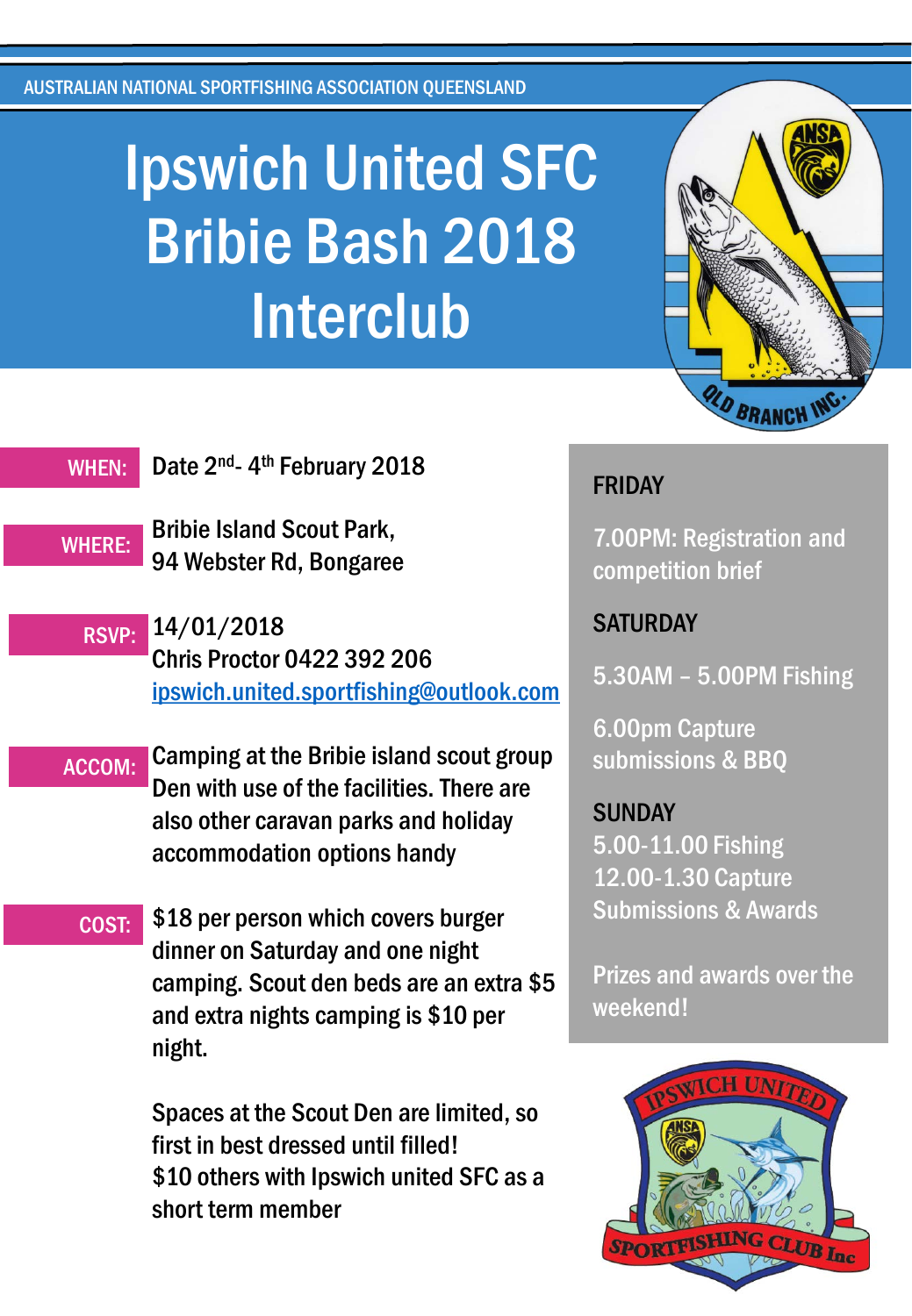### IPSWICH UNITED SFC



### About the Interclub:

In conjunction with the ANSA Qld Executive, Ipswich United SFC are holding the Bribie Bash Interclub at Pumicestone Passage & Bribie Island.

All ANSA QLD clubs and members are invited to fish the local waters and enjoy a social occasion with Ipswich United SFC club members and the State Executive committee.

There will be limited beds in the scouts den and you will need to bring your own bedding and towels if you take up this option. It will be first in best dressed. The Bribie Island caravan park is not to far away as another option. The best boat ramp to launch and retrieve from is the coast guard ramp on Marine Parade.

Estuary Cod (pictured below) are the species identified in the Ipswich United SFC fishery monitoring plan. Tags and tagging equipment will be available to all fishing the competition who wish to tag estuary cod (pictured below) and other species identified in various club monitoring plans for the area.

This challenge has limited spaces, so please get in quick and RSVP! All Junior participants will receive a small gift bag supplied by Ipswich United SFC!

### **"Our aim is to bring anglers together to have fun"**